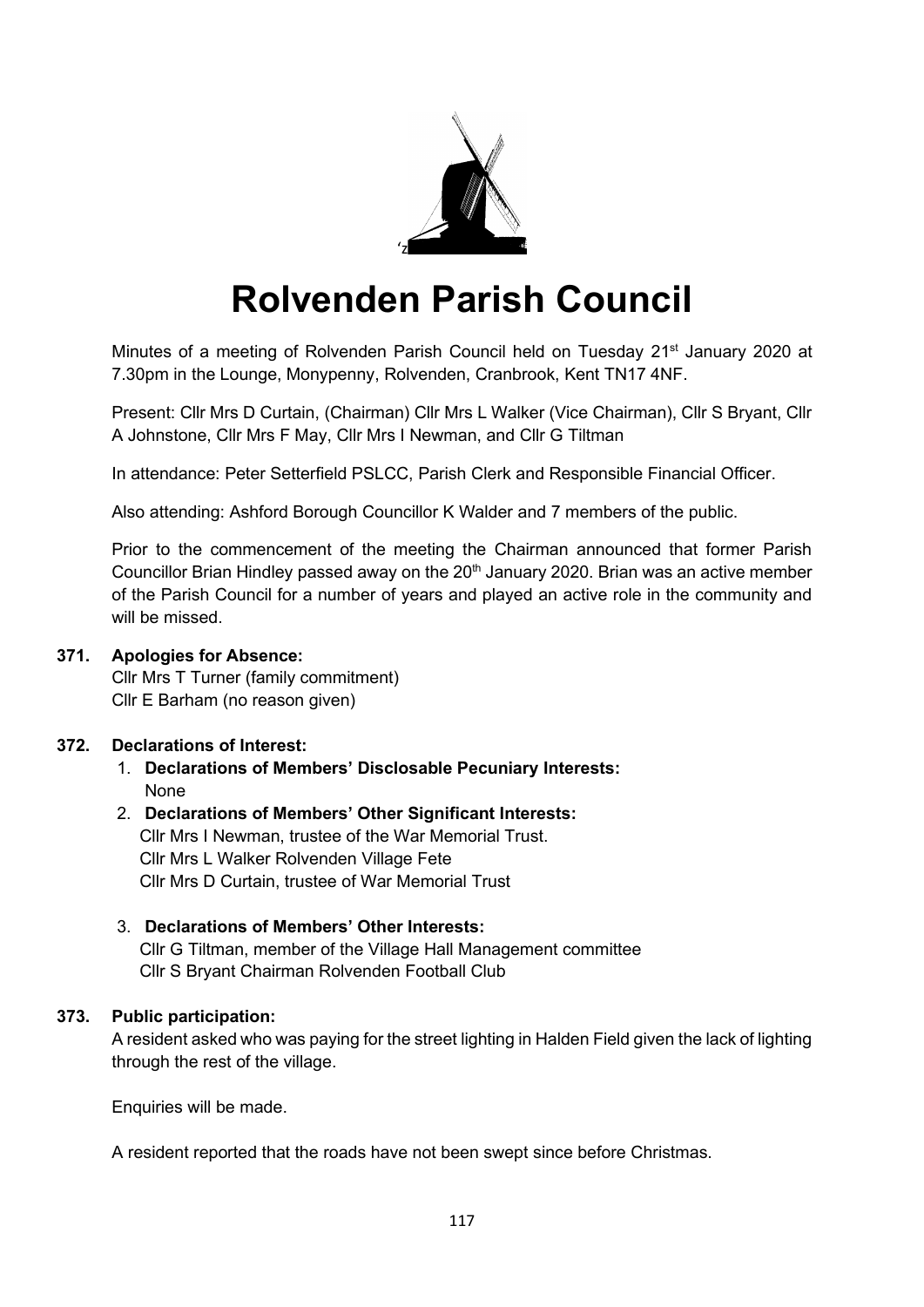The Clerk was asked to contact the Borough Council to take forward.

The Chairman reminded councillors of the need for objectivity regarding all agenda items. Caution should be exercised when circulating emails prior to meetings, particularly in relation to planning applications. Such emails should contain only material facts and nothing that could be interpreted as pre-determination.

#### **374. Minutes:**

The minutes of the meetings held on  $10<sup>th</sup>$  December 2019 were submitted, agreed as a true record and signed by the Chairman.

Councillor Bryant expressed concern that the decision to speak about the missing funds was not on the draft minutes. Although minutes of discussion held in closed session are not routinely published on this occasion the minute has been added to the final minutes before approval.

## **375. Planning:**

Under Section 70 of the Town and Country Planning Act as amended by the Neighbourhood Planning Act 2017, local planning authorities must have regard to a post Examination Neighbourhood Plan if an Examiner has recommended that a local planning authority should finalise the draft plan with modifications.

So all future planning applications that we consider must refer to specific Neighbourhood Plan policies when being assessed and where relevant indicate which Neighbourhood Plan policy a proposal is not in compliance with and why, and vice versa.

**20/00055/AS – 7 Maytham Road, Rolvenden –** Garage replacement **Resolved: The Parish Council supports the application.**

**20/00001/OLE/AS – World of Water, Hastings Road, Rolvenden –** To install a new high voltage pole situated south west of existing pole 25420. **Resolved: The Parish Council has no objection.**

#### **376. Telephone kiosk:**

Following the Parish Council meeting in December the Council's insurers have been contacted to ascertain if there are any implications that the Parish Council should be aware of with the installation of a sculpture/artwork in the telephone kiosk.

They have responded that if the sculpture is not the responsibility of the Parish Council then this will not cause an issue on our insurance. The owner of the sculpture will need to be aware that they will need their own insurance in place to cover the sculpture for public liability and material damage. They will also need t ensure that it is maintained and inspected, if this does not happen, and they do not have insurance, any claim that may arise regarding the sculpture may fall on the Council.

Councillor Walker reported that the artwork installation will remain the property of the designer who has their own public liability insurance. An invite has been made to attend the February meeting of the Parish Council to show the plans/designs for the installation.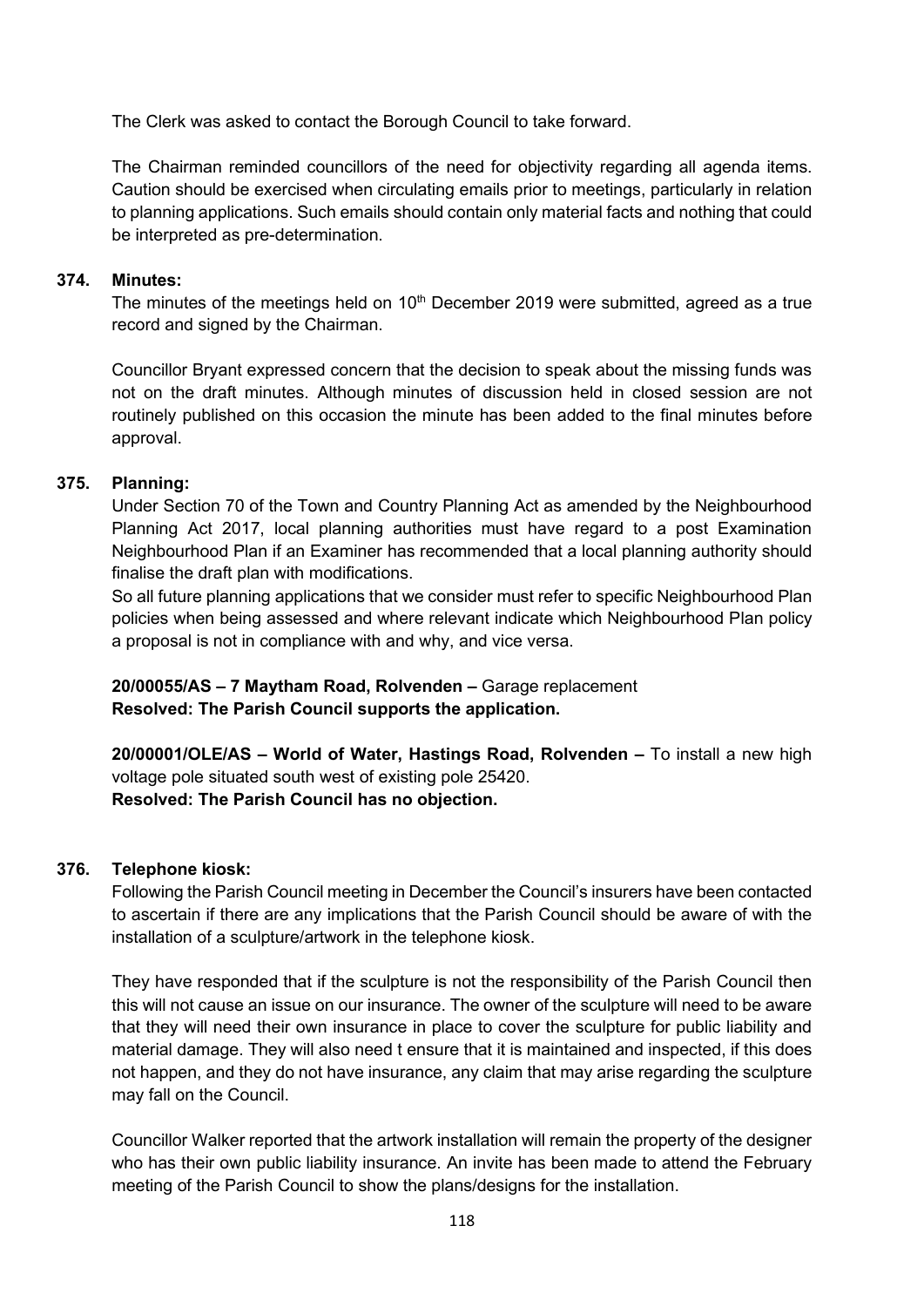## **377. Village Fete 2020:**

The event will be held on the weekend of the  $75<sup>th</sup>$  Anniversary of VE Day but on the Sunday as Tenterden will be holding an event on the Bank Holiday Friday. Arrangements are well under way with the Temporary Events Notice applied for and risk assessment completed.

## **378. Finance:**

| Cheque No.   | Payee                           | Net amount | <b>VAT</b> | Payment   |
|--------------|---------------------------------|------------|------------|-----------|
| 225 & 226    | Staff costs                     |            |            | £834.91   |
| 227          | <b>Litter Picking</b>           |            |            | £180.00   |
| 228          | <b>Cornex Garage</b>            | £244.72    | £48.95     | £293.67   |
| Direct debit | <b>ID Mobile</b>                |            |            | £5.00     |
| 229          | <b>Tompsett Landscapimg</b>     | £355.00    | £71.00     | £426.00   |
| 230          | Maps4planners                   |            |            | £25.00    |
| 231          | <b>Information Commissioner</b> |            |            | £40.00    |
| 232          | <b>Ashford Borough Council</b>  |            |            | £3,000.00 |
| 233          | Rolvenden Rocket expenses       |            |            | £389.82   |
| 234          | <b>Cardiac Science</b>          | £113.45    | £22.69     | £136.14   |

Payments authorised at the meeting

Report RPC/19/14 brings to the Parish Council a summary of the receipts and payments together with bank reconciliation and funds statement for the period ending 31<sup>st</sup> December 2019.

Councillor Bryant expressed dissatisfaction with a detailed breakdown of the staff costs not being provided. This information is Personal data and protected under Data Protection Regulations.

# **Resolved:**

- **1. To receive and note Report RPC/19/14**
- **2. To receive and acknowledge the financial movements for the period 1st April 2019 to 31st December 2019.**

Councillors Curtain and Newman confirmed verification of the entries to the bank account.

**Update on the missing funds**: The Parish Council's previous bankers were contacted immediately the fraud came to light, but have failed to respond to our complaint as a result a complaint was lodged with the Financial Ombudsman Service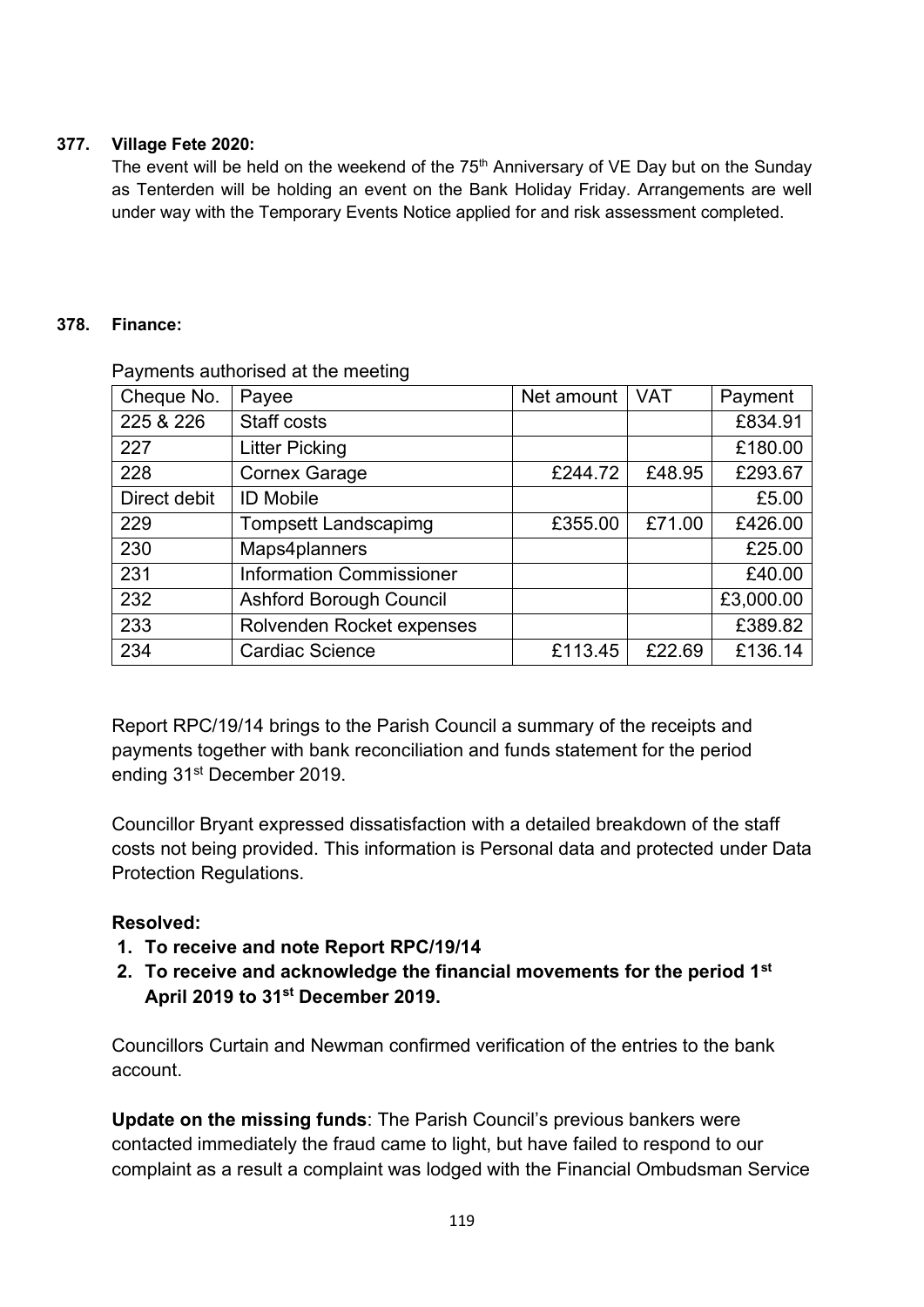against the bank. Further contact with the bank was rebutted as they would not look at the complaint pending the decision of the Financial Ombudsman Service, a decision has now been made that the Parish Council is not eligible to use the Service.

A claim has been made on the Parish Council's insurance in respect of the loss but it would not be considered until such time as a conviction had been secured. The transcript of the trial is currently awaited to enable a meeting with the loss adjuster to take place to take forward the claim.

The Parish Council is asked to consider the appointment of a Solicitor who specialises in Local Government matters to act on behalf of the Parish Council to expedite matters with the Bank and the Insurance Company. An initial quotation for this has been obtained in the sum of £750 for investigation and advice leading to a claim.

A provisional date has been set for the meeting with the loss adjuster but it is unsure if the transcript of the trial will be available in time.

# **Resolved: To appoint Messrs Wellers Hedleys to undertake the investigation and to provide advice on the way forward.**

# **379. Rolvenden Rocket:**

The Tenterden Hub are currently having a review. Nothing more has been heard from Ashford Borough Council regarding the end f the pilot period. 6 or 7 trips are in the process of being organised. A regular booking for a group from Rye has been received for a lunchtime trip and meal, the driver is also welcomed.

# **380. Halden Field:**

It has been indicated that the number of properties sold has reached the trigger point for the first stage of the Section 106 monies. The Borough Council are in discussion with the developer to agree the sum due. A further update will be given at the February meeting.

# **381. Play area at the Streyte:**

The design that was preferred by the children was quoted at a sum in the region of £29,000. As some time has passed since the quotation was provided it has been reviewed and a minor change made resulting in a revised cost of £23,824.73. The artwork for the play area was exhibited to members of the Council and members of the public present.

# **Resolved: to accept the quotation and proceed as soon as the funds are available.**